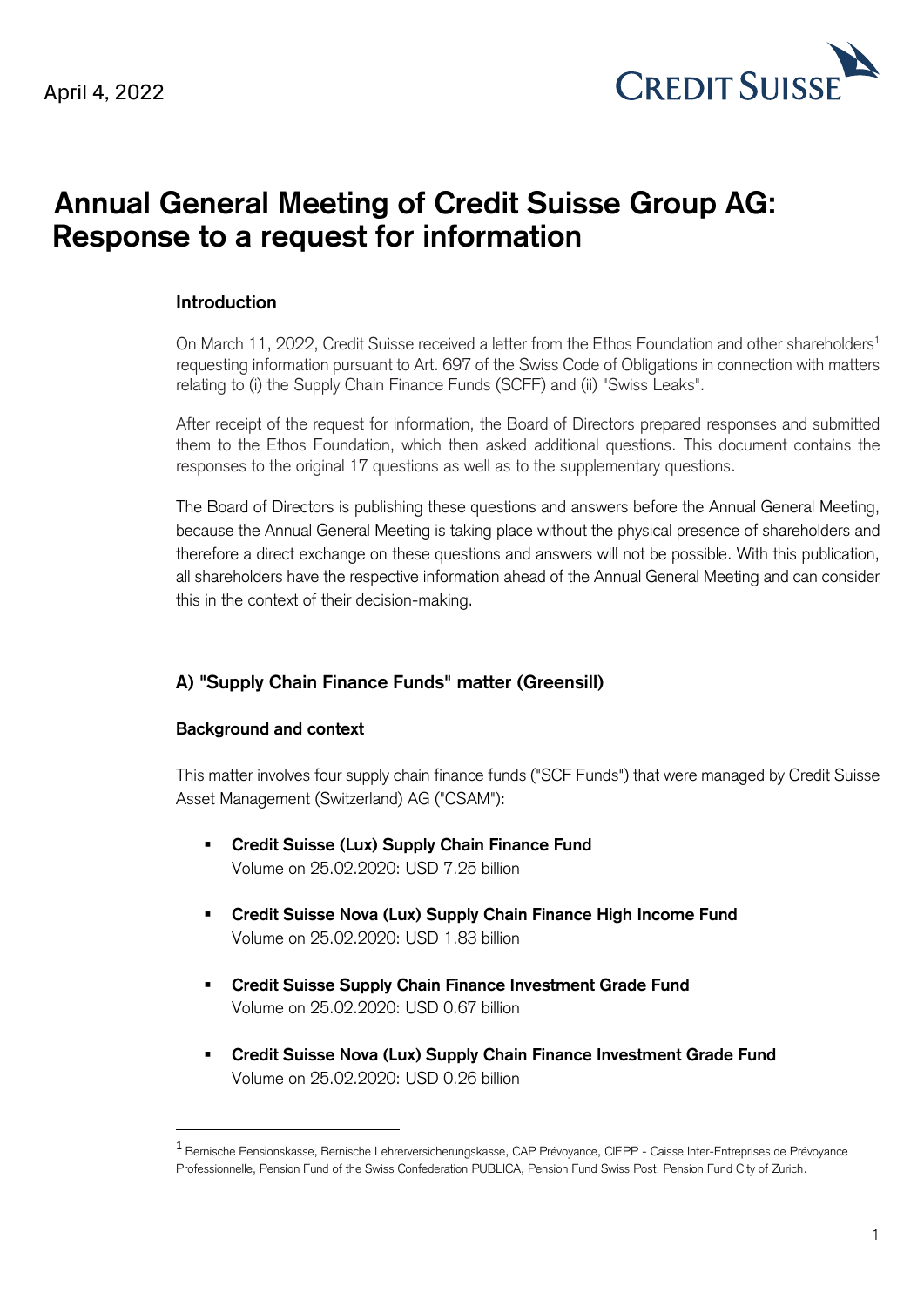

The SCF Funds invested in receivables related to production and trade transactions, such as, in particular, accounts receivable from the delivery of goods and the provision of services, loans to finance purchases or to pre-finance future deliveries ("Trade Receivables"). For this purpose, the SCF Funds acquired notes in which such Trade Receivables were securitized. These notes primarily had maturities of 90-270 days and were purchased at a discount to their nominal value, allowing the SCF Funds to earn interest. With these investments, the SCF Funds were able to offer a return to their investors in an environment of zero or negative interest rates. However, this return was not without risk, as Trade Receivables are not of the same quality as prime corporate or government bonds. The SCF Funds were therefore intended only for institutional and professional investors that could handle this risk. In total, around 1,200 investors acquired shares in the SCF Funds (see supplementary question (i)).

The SCF Funds sourced virtually all of the notes in which they invested through Greensill Capital UK ("Greensill"). Greensill was considered the leading Trade Receivables securitization firm at the time. Greensill continuously acquired such receivables and securitized them into notes that it placed with various banks, institutional investors, and funds. The securitization process was structured in such a way that the notes always embodied claims against third parties – the SCF Funds and ultimately their investors therefore did not bear any "Greensill credit risk," but invested in claims against third parties backed by Trade Receivables. As part of the securitization, Greensill also arranged for the Trade Receivables to be insured under a credit insurance policy it had with Tokio Marine and other insurers, if requested by the purchasers (see supplementary question (ii)).

On February 23, 2021, Greensill unexpectedly announced that Tokio Marine had not renewed its credit insurance policy and that Greensill was therefore no longer able to insure new notes. The expiration of the insurance policy did not affect notes that had been issued with insurance coverage up to that point. However, without insurance coverage, it was impossible for Greensill to continue its operations, as the majority of notes had been sold with insurance coverage. Greensill therefore ceased operations as of the end of February 2021. This first forced the SCF Funds to stop issuing and redeeming fund units and then to initiate liquidation, as they could no longer purchase new notes, but could only liquidate the notes they had previously purchased and pay their investors accordingly. During the liquidation, it became apparent that some of the debtors were unable to pay the claims underlying the notes by the maturity date (see supplementary question (iii)). Some of the debtors had assumed that they could always renew the short-term financing in a roll-over with Greensill and therefore had not made provisions for repayment. Moreover, the maturity date also coincided with the Coronavirus pandemic, which caused financial problems for some companies that made repayment impossible.

CSAM has been taking all necessary steps to collect the outstanding amounts since March 2021. In some cases, however, refinancing or sales of assets are not yet possible. For other companies, payment plans have to be drawn up and financial compromises made or collateral enforced. CSAM has also reported the defaults to its credit insurer and filed corresponding claims. It is expected that litigation will be necessary to enforce claims against individual debtors and the insurance companies, which may take around five years.

As of the end of February 2022, the Virtuoso Fund has paid out 65% of net assets to investors as per February 25, 2021 and holds liquidity and liquid receivables equal to 5% of this amount. The High Income Fund has paid out 63% and holds 7% liquidity and liquid receivables. The remaining amount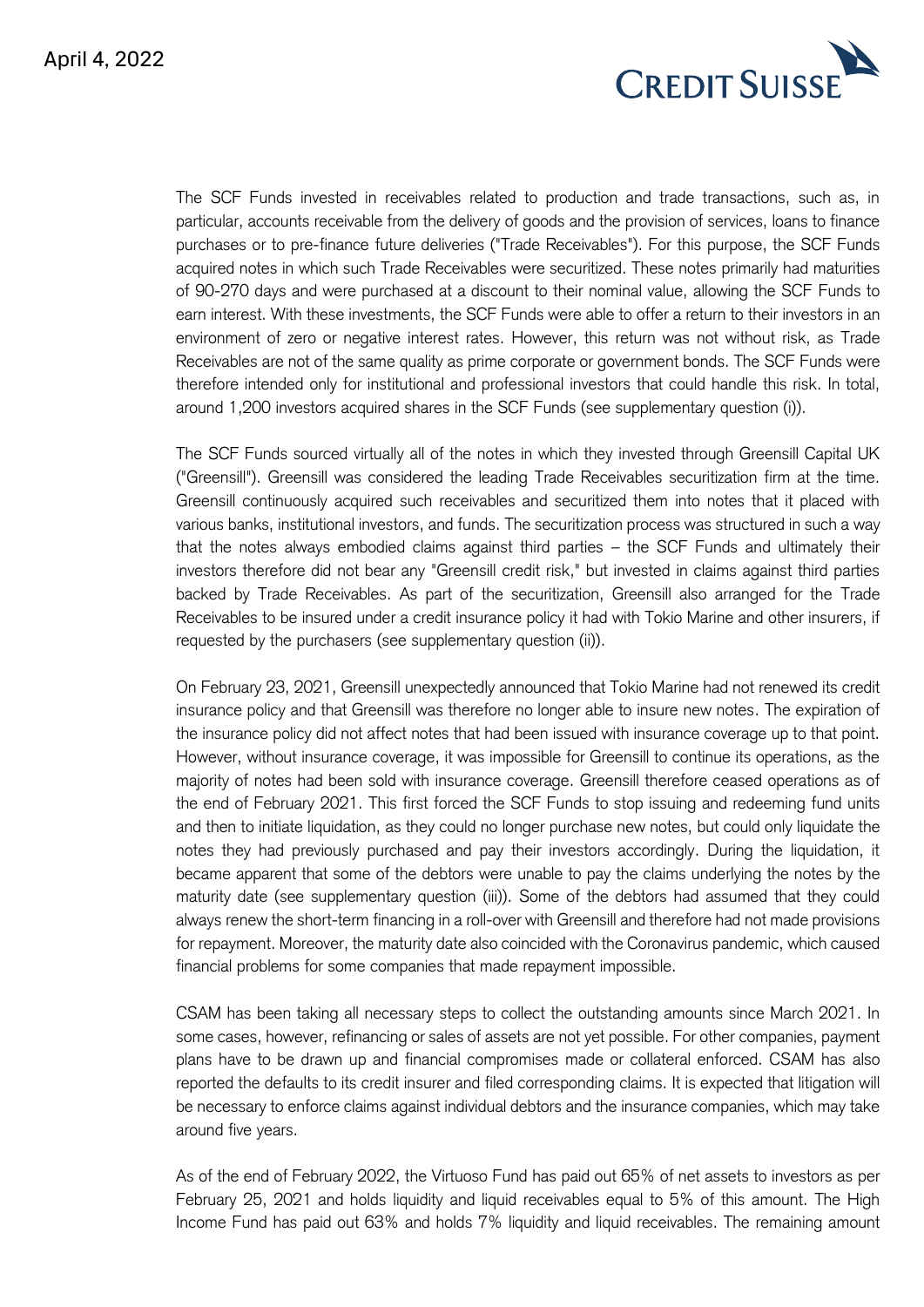

(28% (see supplementary question (iv)) or 30%) comprises receivables from difficult debtors where the above measures are necessary and insurance claims need to be made. Despite all efforts to assert the claims against debtors and insurance companies, it can be assumed that investors in the Virtuoso Fund and the High Income Fund will suffer a loss. The percentage of the potential loss cannot be estimated today as it depends on many factors beyond CSAM's control. In the case of the two investment grade funds, which were limited to high-quality Trade Receivables and had correspondingly lower yields, all notes were redeemed at nominal value (presuming the redemption took place before the maturity date, a minimal interest amount was deducted), which makes a correspondingly high liquidation distribution possible (see supplementary question (v)).

*Supplementary question (i): What part of these investors were internally managed by CSG via discretionary mandate?*

- Response: Approximately 12% of the funds' total assets were per 25.02.2021 managed under discretionary mandates by the Group.
- *Supplementary question (ii): We understand that the acquirors ("Erwerber") are the SCF funds and that the latter*  requested a third party insurance coverage. Please indicate the due diligence performed in respect of *this insurance coverage.*
- Response: As part of the "New Product Development Process," a due diligence questionnaire was completed. This process extended to the credit insurance that Greensill arranged. In particular, it was clarified which insurance companies had issued the policy and what risks were covered (credit default).

However, not all of the notes in the SCF Funds were covered by credit insurance:

- Virtuoso Fund: In this fund, all Trade Receivables securitized in the notes were covered by the credit insurance policies.
- **Example Fund:** In this fund, the positions were generally not insured. However, where notes had a rating lower than CCC, these notes were only acquired by this fund if the securitized receivables were covered by credit insurance.
- Investment Grade (Lie) Fund: In this fund, positions were insured where the debtor had a rating of A- or lower.
- Investment Grade (Lux) Fund: In this fund, positions were insured where the debtor had a rating of A- or lower.

The waiver of insurance coverage and the connection between insurance and the rating of the notes was disclosed in the fund prospectuses. The High Income Fund waived insurance coverage in order to generate a higher return, but this was associated with a correspondingly higher risk – the investments with a rating of CCC represent a relatively large risk.

*Supplementary question (iii): Why was this default of debtors not covered by the insurance coverage (it is indicated above that the insurance coverage continued to apply to the claims in existence at the time the insurance coverage as terminated (for the future))?*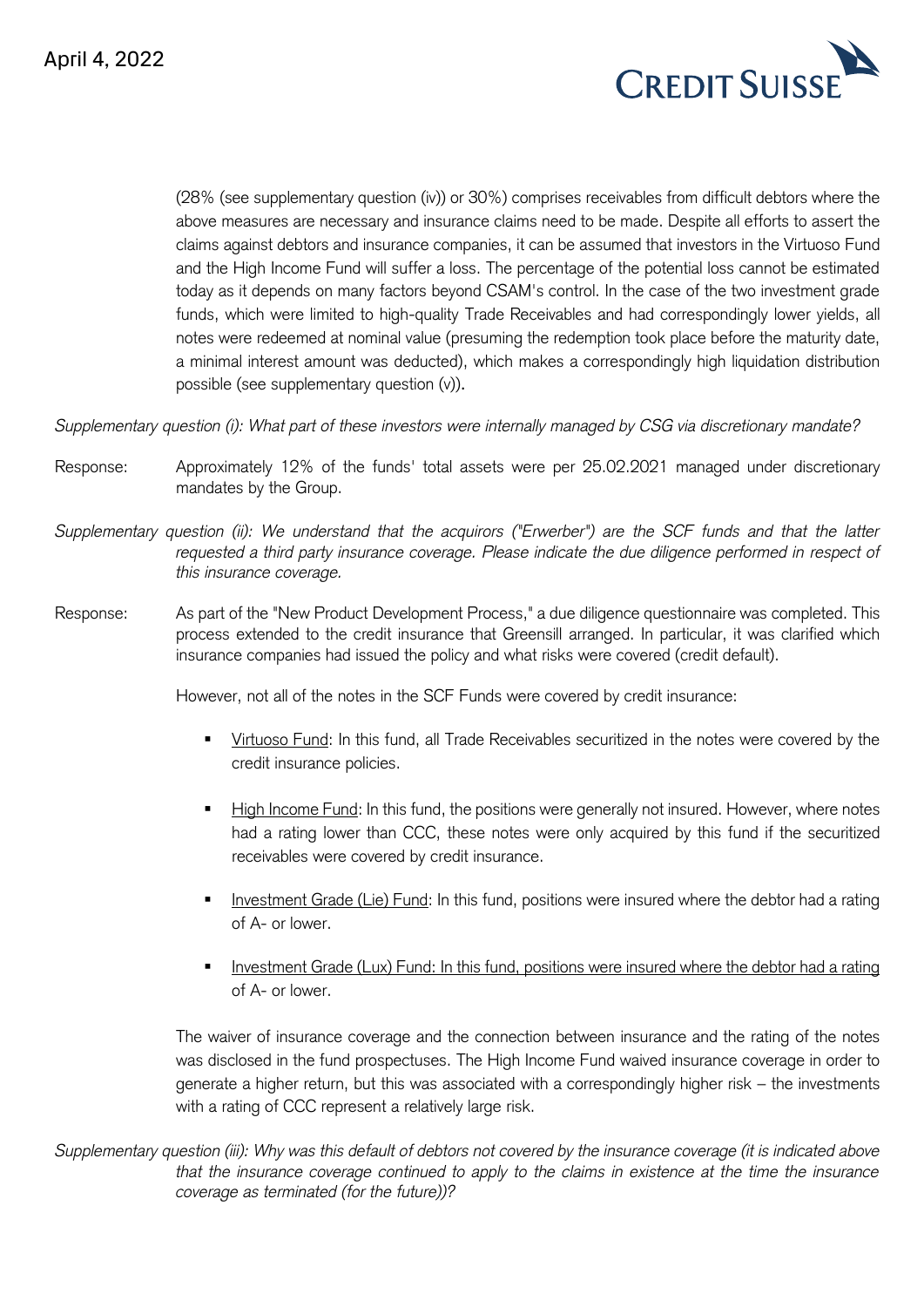

Response: If a debtor fails to pay, credit insurance does not pay automatically. The failure to pay must first be reported to the insurance company. If payment is still not made within the period specified in the policy, a full claim must be submitted to the insurance company. The insurance company then clarifies the facts as it deems necessary and decides on payment. If an insurance company refuses to pay for a claim, the only option is to take legal action. SCF Funds, in cooperation with Greensill Bank, have reported defaults covered by credit insurance in a timely manner and also filed formal claims in a timely manner. To the extent that insurance companies fail to pay, CSAM will pursue the appropriate claims through the courts on behalf of the SCF Funds. In parallel with the filing of claims with the insurance companies, the SCF Funds or CSAM must enforce their claims against the debtors for the purpose of loss mitigation. Therefore, CSAM, on behalf of the SCF Funds, is currently filing claims with the insurance companies and, if necessary, also taking action against them, but is also taking action against the debtors themselves to recover the outstanding amounts.

> In 2020, two Virtuoso Fund debtors defaulted on payments. In one case, the default was fully covered by insurance payments. In the second case, around 96% was paid until the fund was liquidated. However, a single member of the insurance syndicate refuses to pay its share. Here, the dispute is still ongoing. The experience with these two claims showed CSAM in 2020 that credit insurance worked in practice.

- *Additional question (iv): Please explain this figure (it is indicated above that Virtuoso has reimbursed 65% and holds 5% in liquid assets).*
- Response: The difference is primarily due to the effect of FX hedging as well as ongoing costs charged to the funds.

*Supplementary question (v): Does this mean that the investors in the "investment grade" funds will not suffer a loss?*

Response: Despite the full redemption of the notes, it is anticipated that investors in these funds will not receive back quite 100% of NAV as per 25.02.2021, as certain costs associated with the liquidation will be charged to the SCF Funds. However, we currently expect that investors will receive at least 99% of this NAV.

> The large difference between the investment grade funds on the one hand and the Virtuoso Fund and the High Income Fund on the other hand in terms of repayment is due to the different quality of their investments. As described in the corresponding prospectuses, the Virtuoso Fund and the High Income Fund invested in Trade Receivables with higher risks, whereby the High Income Fund also waived insurance to the extent mentioned above. In contrast, the investment grade funds invested in loans of higher quality and with lower risk. However, these differences in risk were also reflected in the returns, which were lowest for the investment grade funds and highest for the High Income Fund. Investors were thus able to choose between different risk-return profiles.

## **A.1 Responses to the questions to the Board of Directors**

#### **a. Establishment of the business relationship with the Greensill Group**

- *Question 1: How was the business relationship with the Greensill Group established?*
- Response: In March 2016, Greensill contacted CSAM and presented the idea of a fund with securitized Trade Receivables. Lex Greensill, CEO of Greensill, presented the concept of such a fund himself and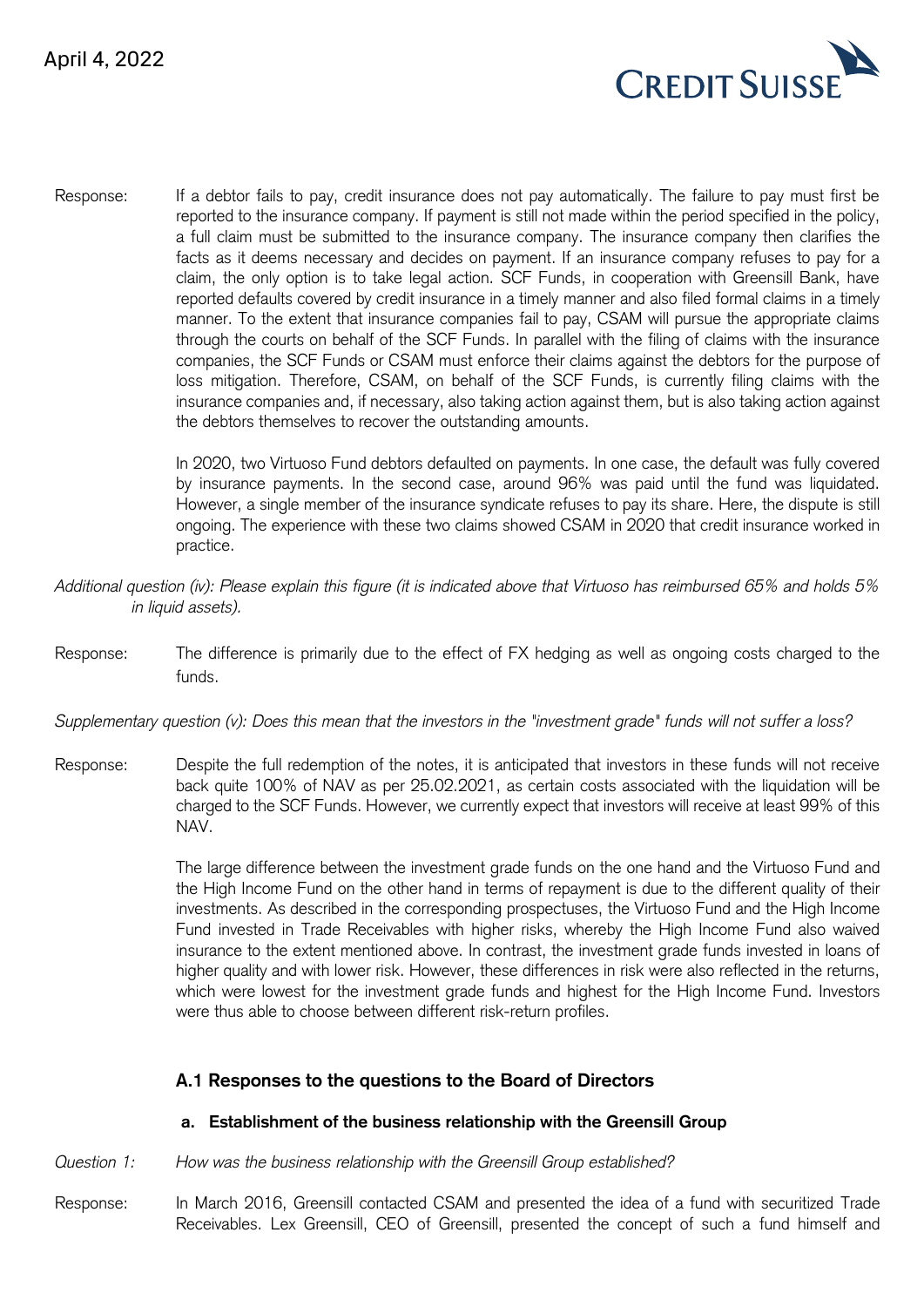

explained the services Greensill could provide to operate a fund. Greensill offered to enter into a Warehousing Agreement with CSAM for this purpose. Pursuant to this Warehousing Agreement, Greensill would locate suitable debtors, acquire receivables, securitize them, and structure the notes, which would then be sold to the new SCF fund. Part of the services to be provided by Greensill was also the monitoring of the debtors as well as the insurance of the receivables.

*Question 2: In particular, what controls were in place when the business relationship was established, were escalation procedures carried out in accordance with internal guidelines, and who validated the decision to establish the business relationship with the Greensill Group?*

Response: After extensive discussions with Greensill, CSAM decided to pursue a SCF fund project and develop such a product. In the Asset Management area, a new product must go through an approval process defined in the "Asset Management new products/strategic initiatives" policy. This process begins with the development of a business plan, which is then submitted to the Product Development Management Team ("PDM Team"). The PDM Team then prepares a New Product Memorandum, which analyzes and presents in detail the financial, organizational and legal conditions of the new product as well as the associated risks. The product described in the Memorandum must then be reviewed by various functions in CSAM, all of which make recommendations, such as, in particular, Compliance, Legal, Risk Management, the COO of the business unit concerned (as the person responsible for business risks), and Sales (see supplementary question (i)). The decision is then made by the responsible Product Board on the basis of the New Product Memorandum and the recommendations of the individual bodies. In the case of the Virtuoso Fund, this decision was made by the Swiss & EMEA Product Board.

> Following approval, the Virtuoso Fund was launched on April 24, 2017. As this SCF fund was well received by investors, a second SCF fund, the "High Income Fund," was developed, which differed from the Virtuoso Fund in that it took on greater risks – without insurance for most of the notes – but also generated higher returns. The fund also went through the New Product Development process and was launched on May 7, 2018. The two investment grade funds were launched on December 17, 2018, and January 22, 2020, after also being approved in the New Product Development process – these funds had lower yields and risks because they invested only in high-quality receivables.

> The New Product Development process also ensured that the securitization was structured in such a way that the claims of the SCF Funds against the third-party debtors of the securitized receivables were not jeopardized by a potential bankruptcy of Greensill. Following the product development process, a prospectus was also prepared for the SCF Funds. This prospectus explicitly stated that CSAM took a passive role in managing the fund and had outsourced the selection and monitoring of debtors to a thirdparty service provider. The prospectus did not mention Greensill, however, because CSAM wanted to remain free to select third-party providers (see supplementary question (ii)).

*Supplementary question (i): What was the assessment of the internal audit as regards the 4 funds?*

- Response: Internal Audit made no negative findings with regard to the SCF Funds as part of the "New Product Development" process.
- *Supplementary question (ii): Please explain this sentence and the reason for not mentioning Greensill in the prospectus of the funds.*
- Response: The fund prospectuses expressly stated that CSAM took a passive role in managing the fund and had outsourced the selection and monitoring of debtors to a third-party service provider. The Virtuoso Fund prospectus contained the following clause (the prospectuses of the other funds contained virtually identical clauses):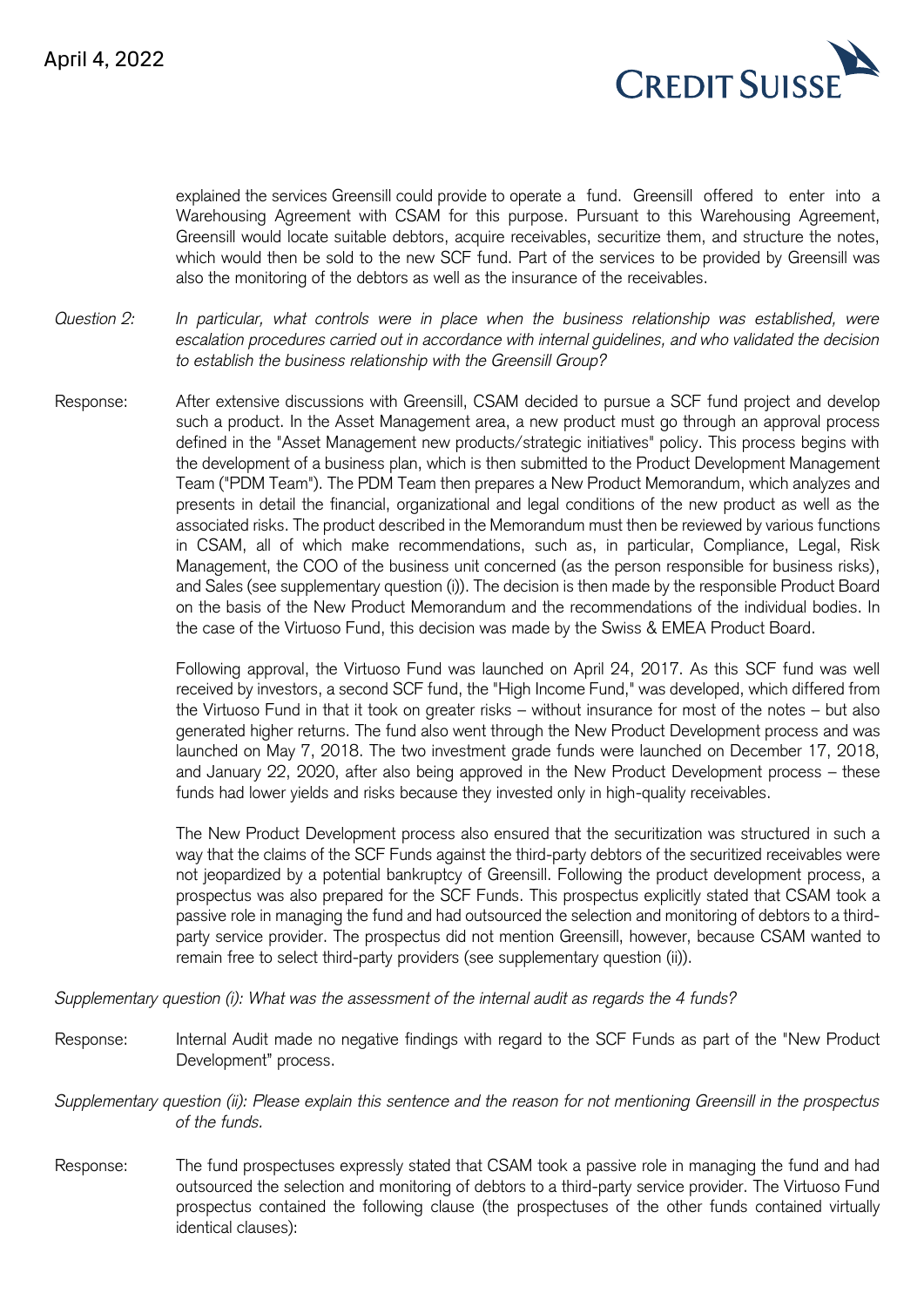

"The Subfund will primarily acquire Notes from the distributor(s) of the Issuer under one or several warehouse facility arrangement(s). Pursuant to the terms of those warehouse facility arrangement(s), the Subfund undertakes to buy the Notes issued from time to time by the Issuer subject to (i) the availability of sufficient cash at the level of the Subfund and (ii) the Subfund's risk diversification rules as further described below under "Risk Diversification Rules". The Portfolio Manager will therefore not exercise discretionary investment management powers in respect of the Notes at the time of their acquisition and throughout the period of time they remain assets of the Subfund, it being understood however that the Notes acquired under the warehouse facility arrangement(s) will always meet certain predetermined criteria."

This disclosed the outsourcing of essential functions to a third-party service provider to all investors. However, CSAM did not want to mention Greensill by name in the prospectus because it wanted to keep open the possibility of acquiring notes from other service providers as well. If CSAM had specifically mentioned Greensill in the prospectus as the provider of the notes, Greensill would have obtained a monopoly position. CSAM wanted to avoid this in the interest of investors.

*Question 3: At the time the business relationship with the Greensill Group was established, what relationships existed between the various business units of Credit Suisse Group, on the one hand, and Mr. Greensill and the business units controlled by him, on the other?*

Response: When Greensill contacted CSAM about the new fund, and throughout the time this project was being developed, there were no other business relationships between CS Group and the Greensill Group.

> At the beginning of September 2020, CS Group Investment Banking and Greensill agreed to assume a mandate to conduct a private placement of shares in Greensill. At the time, the market assumed Greensill was valued at approximately USD 7 billion and Greensill intended to place approximately 20% of its shares to raise liquidity to expand its business, with an IPO also being considered. In connection with the mandate, Credit Suisse Investment Banking provided Greensill with a USD 140 million loan to be repaid from the proceeds of the share placement (see supplementary question (i)). When assuming this mandate and also when granting the loan, it was ensured that there was no exchange or influence between CSAM and CS Investment Banking – so-called "Chinese Walls" applied (see supplementary question (ii)). The loan was granted in early November, but there was no private placement or IPO (see supplementary question (iii)). The loan did not affect the SCF Funds as it was granted by CS Investment Banking. Information about banking relationships with natural persons cannot be provided due to Swiss banking secrecy laws.

*Supplementary question (i): Was there any exception to policy to grant this loan ? In particular, was there any question from CS regarding the audit firm of Greensill and why Deloitte, KPMG and BDO refused the mandate?*

- Response: Greensill was audited by auditing companies of the Nexia Group. The Australian holding company was audited by Nexia Sydney. In contrast, the English Greensill Capital Ltd. was audited by Saffery Champness, an English member of the Nexia Group. Saffery Champness was the ninth largest auditing company in England at the time. In the context of the credit decision, this auditing company was considered to be sufficiently qualified. The credit decision was granted within the framework of the applicable policies that apply to credits.
- *Supplementary question (ii): Does this mean that the compliance/liquidity issues which occurred in March 2020 (see Question 6 below) were not taken into account when deciding to extend the loan and assist Greensill in the IPO? How does the Credit Suisse ensure a "consolidated risk overview" in respect of clients served by several business lines?*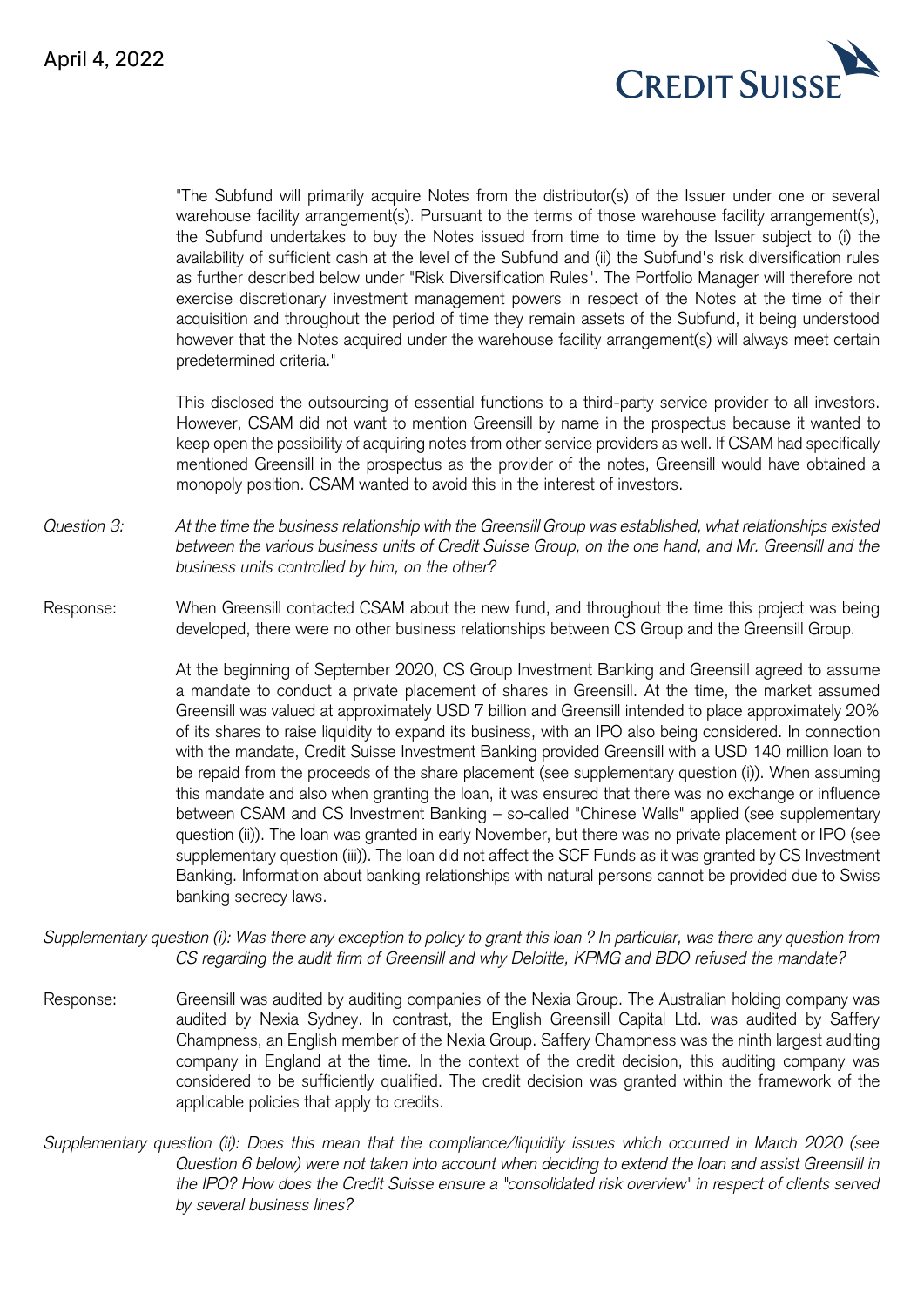

- Response: In March 2020, the Virtuoso Fund and the High Income Fund saw very heavy redemptions of fund certificates, as many investors tried to increase their cash holdings at the beginning of the Coronavirus crisis and sold fund units on a large scale. As a result, the two funds were close to closure in March 2020, as they no longer had sufficient liquidity to make payouts on further redemptions of fund units. This problem had nothing to do with Greensill, but was due to the particular market situation in March 2020. The funds held notes, most of which had maturities of 90-270 days. In addition to the notes, they held a liquidity reserve that was sufficient to cover redemptions in normal market situations. However, in March 2020, redemptions exceeded all previously experienced figures many times over. At the same time, it was not possible to sell notes in the secondary market because the market was illiquid at that time. If a fund can no longer cover redemption requests from existing liquidity or the sale of assets, it must close to ensure that all investors are treated equally. If there had been further redemption requests or if SoftBank had not invested, the SCF Funds would have most likely been forced to close for this reason. The liquidity problem only affected the funds themselves, not Greensill, since Greensill only delivered the notes and had to monitor the debtors, but had no obligation to redeem notes early. Therefore, the problem faced by the SCF Funds in March 2020 did not affect the assessment of Greensill with respect to placing shares or extending the loan.
- *Supplementary question (iii): Please explain why the credit was extended despite the fact that the IPO was not launched.*  Please explain why the IPO was not launched. Please explain the process which led to the approval of *the credit in September despite the fact that the Greensill-related funds had a serious liquidity problem in March 2020 (see Question 6 below).*
- Response: The loan was granted with a view to the planned raising of equity capital through the placement of shares. The aim of such loans is to provide liquidity to the company already prior to the placement of shares in order to bridge the time up to the placement of shares and the corresponding receipt of liquidity (these loans are therefore also referred to as "pre-placement bridge loans"). If a loan is granted in connection with the planned placement of shares, there is a risk that the share placement will not take place and that the loan cannot be repaid from the proceeds of this transaction. Therefore, CSG also required collateralization of this loan – Greensill had to pledge various assets as security. In Greensill's case, the share placement did not actually take place. CSG is therefore currently realizing the collateral provided.

The intended placement of shares did not take place because the environment for share placements by financial companies became more difficult towards the end of 2020 and because investors were not prepared to acquire shares at a valuation of USD 7 billion. The parties therefore postponed the placement of shares to the first quarter of 2021, but due to the collapse of Greensill, the transaction could then not be realized.

As shown above in the response to supplementary question (ii), the liquidity problem of the SCF Funds had no direct relation to Greensill, i.e. was due to the market situation and the level of liquidity reserves of the funds themselves. Accordingly, this problem had no influence on the decisions to place shares of and grant a loan to Greensill.

#### **b. Business relationship with the Greensill Group**

- *Question 4 (a): What was Credit Suisse Group's role during the business relationship with the Greensill Group with respect to: holding assets for business units of the Greensill Group?*
- Response: Credit Suisse Group did not hold any assets for the Greensill Group.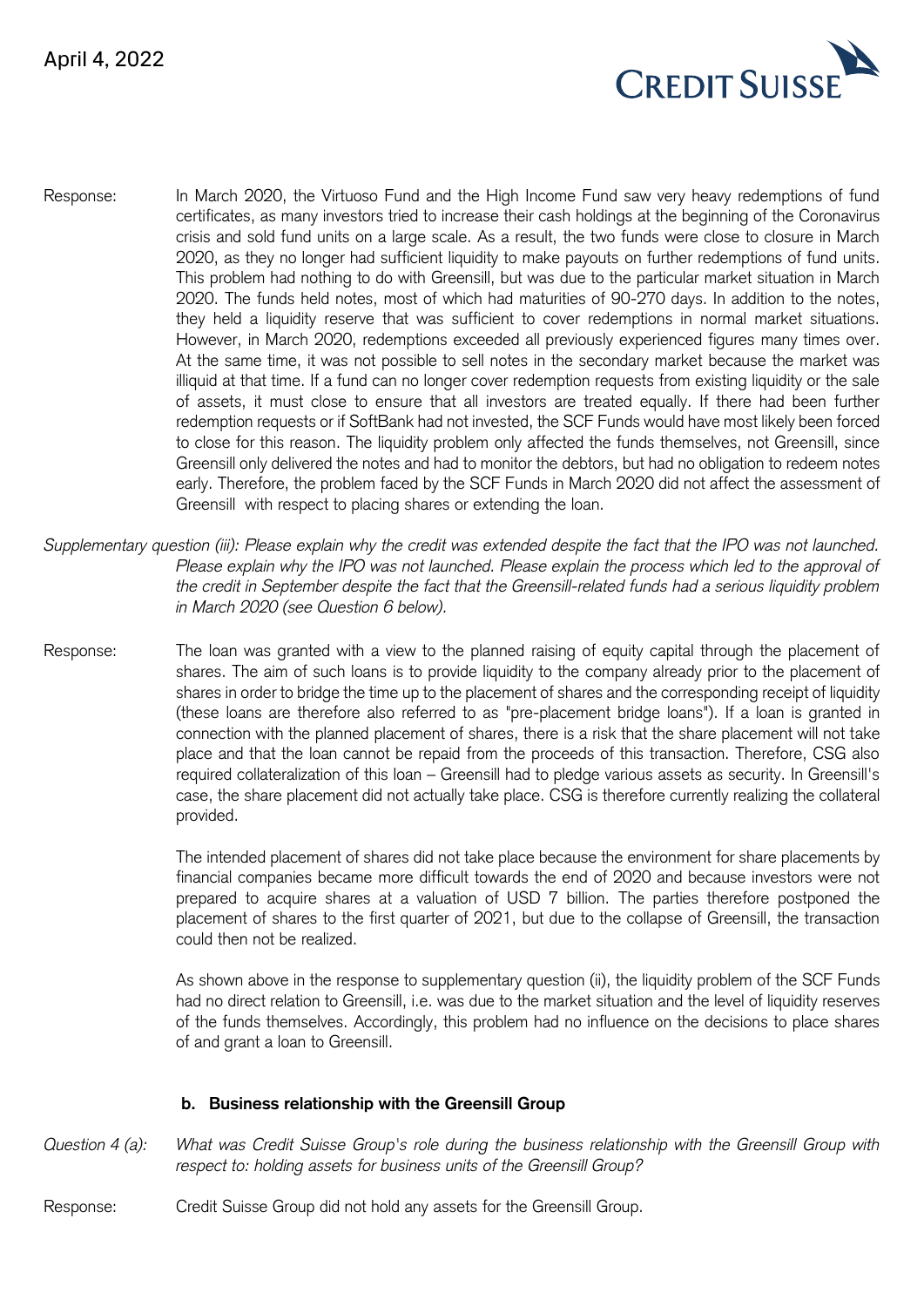## April 4, 2022



| Question 4 (b): | What was the role of Credit Suisse Group during the business relationship with the Greensill Group with<br>respect to: the financing of business units of the Greensill Group?                                                                                                                                                                                                                                                                                                                                                                                                             |
|-----------------|--------------------------------------------------------------------------------------------------------------------------------------------------------------------------------------------------------------------------------------------------------------------------------------------------------------------------------------------------------------------------------------------------------------------------------------------------------------------------------------------------------------------------------------------------------------------------------------------|
| Response:       | In response to this question, please refer to question 3. There was no further funding.                                                                                                                                                                                                                                                                                                                                                                                                                                                                                                    |
| Question 4 (c): | What was the role of Credit Suisse Group during the business relationship with the Greensill Group with<br>respect to: distributing financial products to clients that involved exposure to Greensill?                                                                                                                                                                                                                                                                                                                                                                                     |
| Response:       | As explained above, there was no exposure to Greensill for the SCF Funds. Investors bore the risk<br>associated with Trade Receivables, but no credit risk with respect to Greensill - the receivables were all<br>against third-party entities.                                                                                                                                                                                                                                                                                                                                           |
|                 | The shares of the SCF Funds were purchased by a total of 1,200 institutional or professional investors<br>(Qualified Investors). Approximately 57% were subscribed by Private Banking clients who were Qualified<br>Investors (see supplementary question (i)). The remaining shares were sold directly by CS Investment<br>Banking or by CSAM to third-party investors who did not have a Private Banking relationship with the<br>bank - essentially, these were institutional clients.                                                                                                  |
|                 | CS Group never sold shares or debt securities of Greensill itself. The placement of shares mentioned<br>under question 3 was never carried out.                                                                                                                                                                                                                                                                                                                                                                                                                                            |
|                 | Supplementary question (i): Please indicate the breakdown of these private banking clients between (i) managed clients,<br>(ii) advisory clients and (iii) execution only clients. Is the 57% expressed in terms of number of clients<br>or in terms of AUM/interests in the funds?                                                                                                                                                                                                                                                                                                        |
| Response:       | The volume of funds (AuM) placed with Private Banking clients (in total, approximately 69% of the total<br>volume of SCF Funds as of 25.02.2021) broke down as follows:                                                                                                                                                                                                                                                                                                                                                                                                                    |
|                 | Asset management mandates: approx. 12%<br>Execution-only and advisory clients: approx. 57%.<br>٠                                                                                                                                                                                                                                                                                                                                                                                                                                                                                           |
| Question 5:     | What measures were taken to identify and manage conflicts of interest related to these various roles?                                                                                                                                                                                                                                                                                                                                                                                                                                                                                      |
| Response:       | Conflicts of interest could only arise in September 2020, when CS Group started preparing the share<br>placement or a possible IPO and granted a loan. Possible conflicts of interest were managed by<br>observing so-called "Chinese walls" between CSAM and CS Investment Banking both in the mandate<br>for the placement of shares and in the granting of the loan. Conflicts of interest were also avoided by<br>limiting the Investment Bank's activities to issues unrelated to the SCF Funds, i.e. which did not burden<br>them or conflict with the investments of the SCF Funds. |
| Question 6:     | Were there any transactions during the course of the business relationship with Greensill that required<br>exceptions to policies? If so, which governing bodies approved these exceptions?                                                                                                                                                                                                                                                                                                                                                                                                |
| Response:       | No exceptions to policies were granted during the initiation of the business relationship with Greensill<br>and the structuring of the SCF Funds. However, there were later violations of policies in the following<br>respects.                                                                                                                                                                                                                                                                                                                                                           |
|                 | In March 2020, the Virtuoso Fund and the High Income Fund saw very strong redemptions of<br>п<br>fund certificates, as a very large number of investors tried to increase their liquidity at the start<br>of the Coronavirus crisis and sold securities on a large scale. As a result, the two funds were<br>close to closure in March 2020, as they no longer had sufficient liquidity to make payouts on                                                                                                                                                                                 |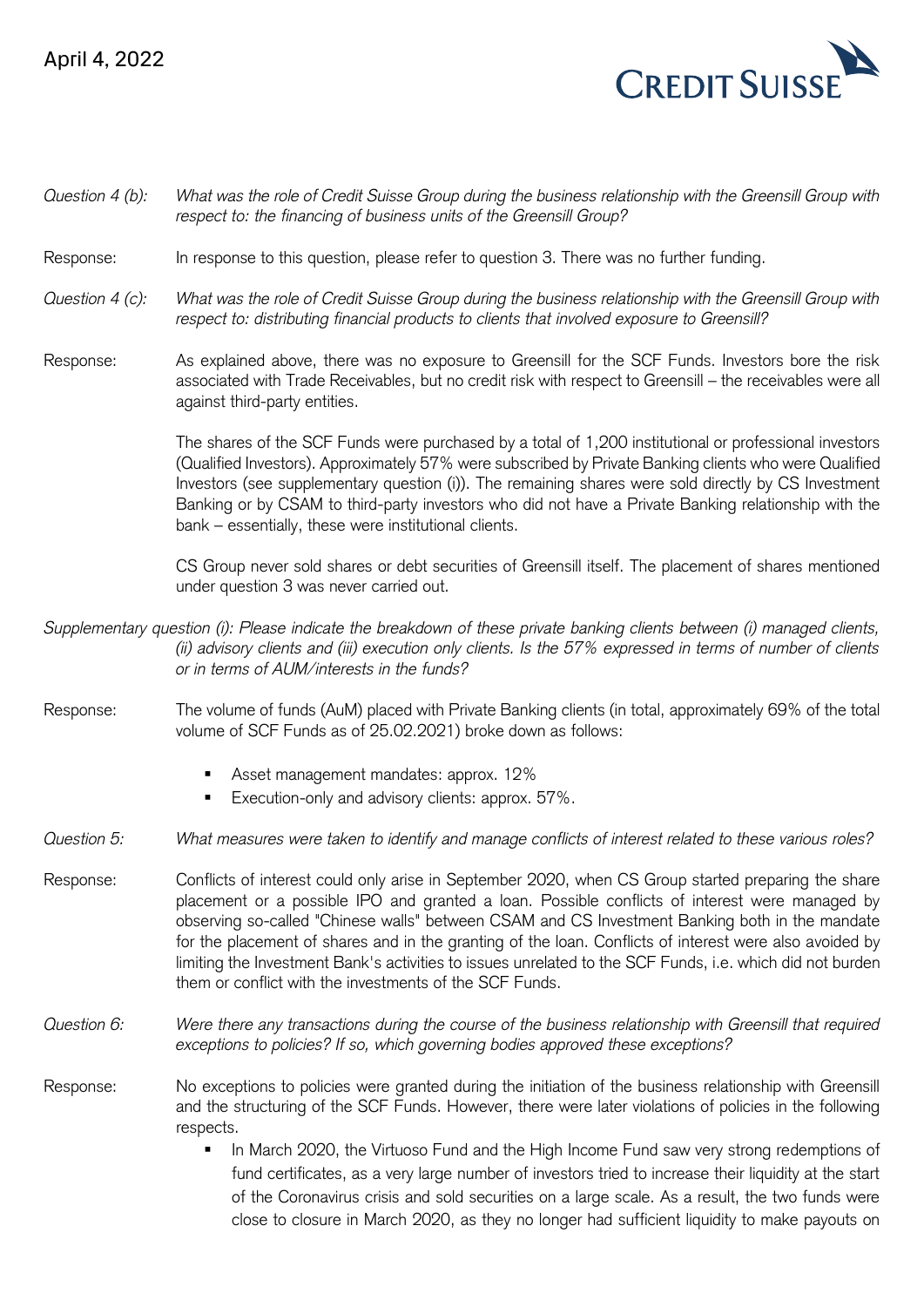

further redemptions. At that point, SoftBank agreed to invest USD 1.5 billion in the Virtuoso Funds. However, SoftBank required the signing of a side letter under which CSAM would commit to purchase notes for the SCF Funds only through Greensill in the future. The driving force for SoftBank's investment and also for SoftBank's demand for a side letter was probably the fact that SoftBank held a large stake in Greensill and wanted to promote its business in this way. After the SCF Funds had acquired all the notes they held at the time from Greensill anyway, the side letter was signed. However, this side letter violated the requirement to treat investors equally. When CS Group learned of this, an independent investigation was immediately conducted by the law firm Cahill (see supplementary question (i)), which clarified the facts of the matter. The problem was also immediately reported to FINMA (see supplementary question (ii)) and the side letter with SoftBank was cancelled, resulting in SoftBank withdrawing their money again. The Head of CSAM Switzerland/EMEA was subject to disciplinary sanctions, which resulted, among other things, in a severe reduction of his compensation. In addition, action was also taken against other individuals who had engaged in misconduct in connection with the side letter

- Following the side letter matter, Compliance investigated not only the procedure for concluding side letters, but also the financing of companies related to SoftBank by the SCF Funds and demanded an overall reduction of this exposure (see supplementary question (iii)). To this end, CS Group set targets or limits for CSAM to meet by December 31, 2020. After CSAM was not able to meet these limits within the deadline because it could not sell the corresponding notes, the deadline was extended by the Executive Board until March 31, 2021 (see additional question (iv)). The extension until this date was made because by this date most of the notes related to debtors that were close to SoftBank matured and therefore the waiver of the purchase of new notes from these debtors would already lead to compliance with these limits.
- The review of the entire Greensill matter as of March 2021 showed that individual managers and employees could have averted the reputational damage and economic failure if they had conducted themselves in prior years more appropriately. Some of this conduct was deemed to be a violation of policies on management and supervision, which had the consequences for the managers and employees concerned mentioned in the answer to question 9.

*Supplementary question (i): Please provide us with a summary of the Cahill internal investigation report. Did the board of directors discuss the conclusion of the report at one of his meetings? Who decided to maintain and continue to distribute the funds to the clients at this stage?*

Response: Briefly summarized, Cahill found that the Head of CSAM CH/EMEA and certain of his employees who were involved in the side letter issue had failed to consider the conflicts of interest and violations of the requirement to treat investors equally.

> The Board of Directors was informed about and discussed the side letter matter and the results of the Cahill investigation. The Board of Directors also took note of the disciplinary proceedings against the responsible persons.

> The Head of CSAM decided to continue the SCF Funds after the side letter had been rescinded and it was clear that neither the funds nor the investors had been harmed. CSAM informed the investors of the SCF funds in a letter about the rescinding of the side letter, as well as the planned reduction of the proportion of the notes associated with companies that were related to SoftBank. The liquidity shortage of the SCF Funds as well as the side letter were not seen as a structural problem of the funds or of the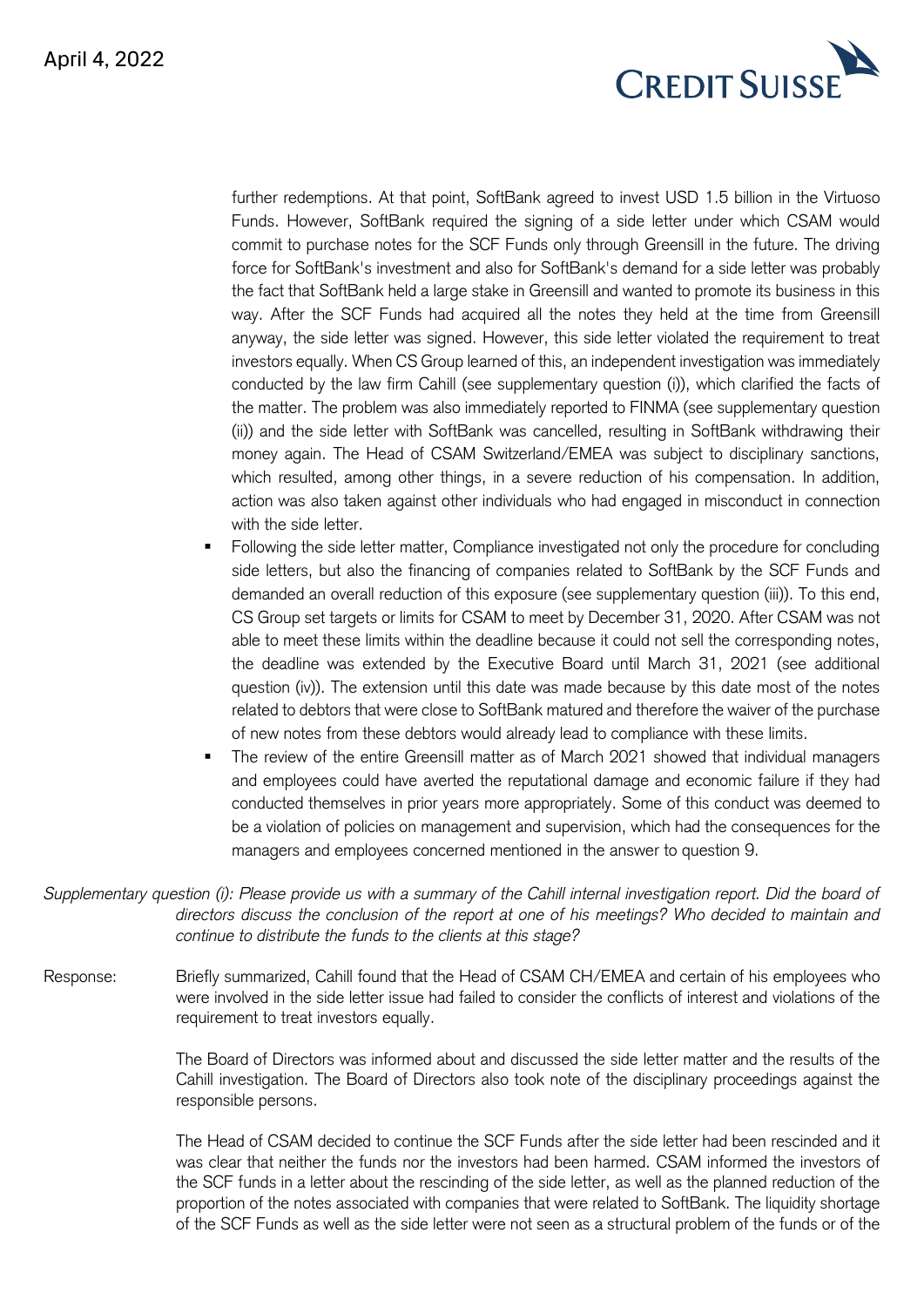

investments in which the funds invested, but as a problem triggered by special market circumstances (wave of redemptions at the outbreak of the Coronavirus pandemic) or by the selective failure of individual managers (side letter problem). Therefore, these problems did not stand in the way of the continuation of the funds.

*Supplementary question (ii): Please explain FINMA's reaction (see also Question 8 below). Was this also mentioned to the Luxembourg supervisory authority?*

Response: The discovery of the side letter, the results of the Cahill investigation, and the measures taken were communicated to FINMA. CS Group generally treats the statements and content of discussions with FINMA as confidential and therefore cannot provide any further information about FINMA's response.

> The Luxembourg Supervisory Commission (CSSF) was informed about the facts of the matter of the side letter.

*Supplementary question (iii): What does "reduction" mean?*

Response: Specifically, a reduction of notes related to SoftBank portfolio companies to a total of 5% of the total volume of notes of each fund was requested. The reduction was to be achieved by selling notes from SoftBank portfolio companies to third parties or by no longer acquiring new notes from SoftBank portfolio companies when the corresponding notes matured.

*Supplementary question (iv): Was the exposure reduction put in place within the extended deadline?*

Response: The parties involved assumed that the targeted reduction in the first quarter of 2021 was readily achievable because various notes of SoftBank portfolio companies matured in March 2021 and then no new notes of these debtors were to be acquired. This plan was no longer implemented because the SCF Funds were put into liquidation at the beginning of March and therefore all outstanding amounts were collected anyway and no new investments were made.

#### **c. Termination of the business relationship with the Greensill Group**

- *Question 7: When did Credit Suisse Group's governing bodies (in particular the Board of Directors, Executive Board, Risk Control, Compliance) learn of the first indications of a default by Greensill?*
- Response: On 22.02.2021, the then Chief Risk Officer (see supplementary question (i)) of CS Group was informed by Greensill that Tokio Marine had not renewed the policy (see supplementary question (ii)) for hedging the credit risk and that it would accordingly expire on 28.02.2021. This meant that Greensill was no longer able to issue insured notes. Since notes with credit insurance were Greensill's main product and Greensill was unable to find a new insurer, Greensill then immediately ceased operations. The Chief Risk Officer passed on the information about the termination of the insurance policy to CSAM as soon as she received it and also communicated this to the Executive Board, which then informed the Board of Directors. There were no earlier indications of a collapse of Greensill (see supplementary question (iii)).

*Supplementary question (i): Why was the Chief Risk Officer and the board not aware of the difficulties of Greensill to find a new auditor as part of the IPO of October 2020?*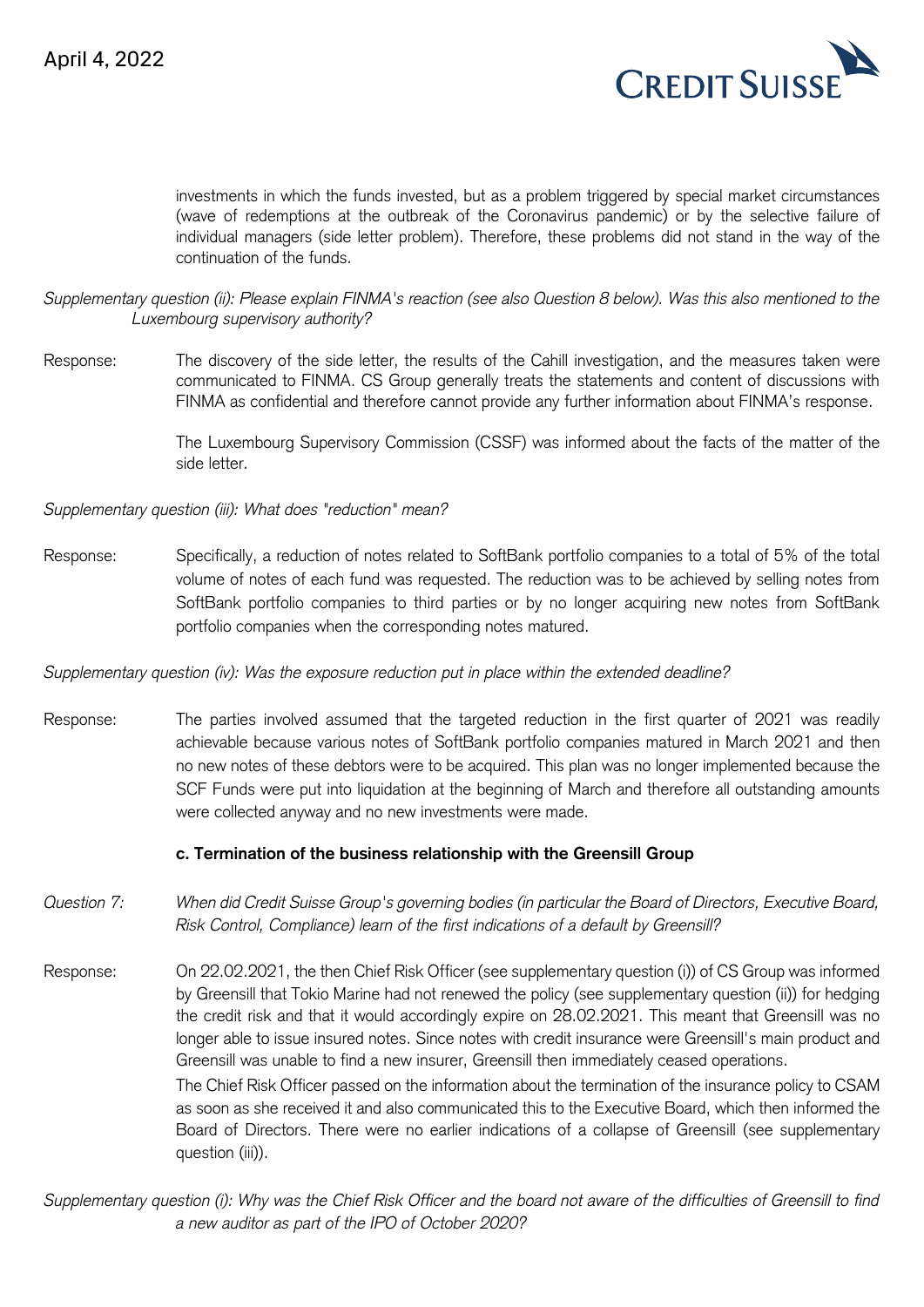

- Response: The Chief Risk Officer and the Board of Directors had not been informed that Greensill was having problems finding a new auditor. The Chief Risk Officer assumed that auditing companies of the Nexia Group held the auditing mandate at Greensill and would continue to do so.
- *Supplementary question (ii): As the insurance coverage was a critical part of the success of the project, what was the due diligence conducted in this respect and why was Credit Suisse only informed with a 6-day notice period that the insurance coverage had been terminated?*
- Response: Regarding due diligence, reference can be made to the response to supplementary question (ii) of the Introduction. The Chief Risk Officer and the Executive Board of CSG were extremely surprised that Lex Greensill informed them of this fact only a few days before the expiration of the insurance. Anyone would have expected an earlier orientation when such a problem arose. Lex Greensill explained this by stating that, due to what Greensill claimed was a missed insurance deadline, he had assumed that the insurance policy would not expire at the end of February 2021. This explanation could not be verified by CSG.

*Supplementary question (iii): Why were earlier signs of financial difficulties at Greensill (such as information reported in the press) not picked up by Credit Suisse's risk control framework?*

- Response: The information that the Executive Boards of CSAM and CSG, respectively, were able to obtain from the media was recorded in each case. CSAM confronted Greensill with this information and demanded explanations. In each case, Greensill was able to provide satisfactory explanations, so that CSAM refrained from taking further measures – corresponding media reports did appear from time to time, but were not so frequent in 2019 and 2020 that they needed to be interpreted as a sign of serious financial difficulties.
- *Question 8: Did Credit Suisse Group inform Swiss and foreign regulators of the exposure to Greensill? Or was Credit Suisse Group made aware by any regulator of the risks associated with this exposure?*

Response: After the collapse of Greensill, CS Group immediately informed FINMA and shortly thereafter also other foreign regulators that were affected, in particular the Luxembourg CSSF.

> As early as mid-2020, CS Group informed FINMA about the results of the investigation into the side letter matter and the measures it had taken in this context. Greensill was therefore the subject of discussions with FINMA in 2020 due to the side letter matter. There were furthermore since 2019 already a number of discussions between FINMA and CS Group regarding the SCF Funds. CS Group generally treats the statements and content of discussions with FINMA as confidential and therefore cannot provide any further information about FINMA's response.

*Question 9: What measures have been taken with respect to Greensill, Credit Suisse Group officers, third parties and clients?*

Response: CS Group has taken the following measures:

Immediate investigation of the matter by Deloitte/Walder Wyss under the direction of a committee of the CS Group Board of Directors.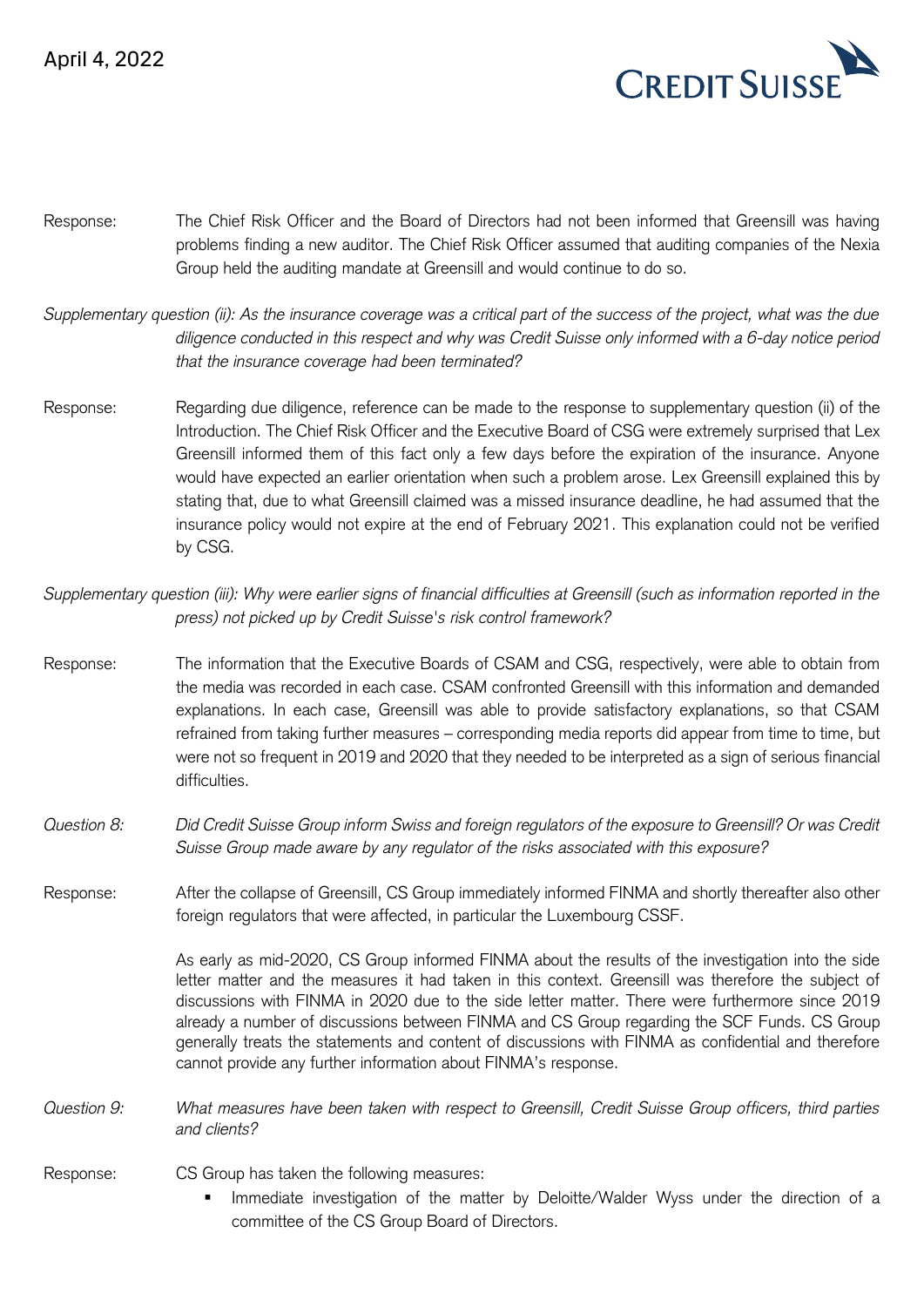

- Dismissal of various managers and employees who were responsible for the reputational damage and economic failure associated with the SCF Funds. A total of 10 employment contracts were terminated in this connection. Further employees received disciplinary measures. For the dismissed employees, the 2021 bonus was cancelled. For employees who received disciplinary measures, the 2021 bonus was reduced.
- In the case of the dismissed employees, deferred compensation from previous years was cancelled insofar as this was legally possible. As a result, compensation already paid out in the past was reduced retrospectively in the sense of a clawback. This clawback amounted to a total of USD 43 million.
- *Question 10: Have any clawback measures been initiated with respect to the variable compensation of senior executives?*
- Response: See question 9 above.

#### **d. What lessons have been learned?**

- *Question 11: What specific measures have been taken within Credit Suisse Group to (i) ensure that the Group is not currently exposed to a similar risk, and (ii) prevent such a problem from recurring in the future?*
- Response: The following measures in particular have been taken within CS Group (see supplementary question (i)):
	- CSAM became a separate business unit managed by a member of the Executive Board (see supplementary question (ii)).
	- **EXECUTE:** Structures and processes within CSAM have been optimized as part of a comprehensive program (see supplementary question (iii)).
	- CS funds were investigated to determine whether there were similar constellations (see supplementary question (iv)).
	- Employee awareness of reputational and commercial risks was further enhanced through training measures (see supplementary question (v)).

*Supplementary question (i): Was there any measures taken at board level and in particular at risk committee level? Was there a reinforcement of the internal audit team?*

Response: The former Chairman of the Risk Committee, Andreas Gottschling, did not stand for re-election at the 2021 Annual General Meeting.

> The Chief Risk Officer was removed and replaced on an interim basis by Mr. Joachim Oechslin. Mr. David Wildermuth then became the new Chief Risk Officer.

> Mr. Ulrich Körner, a bank manager with many years of experience, was appointed Head of Asset Management. The employment relationship with the previous Head of Asset Management was terminated.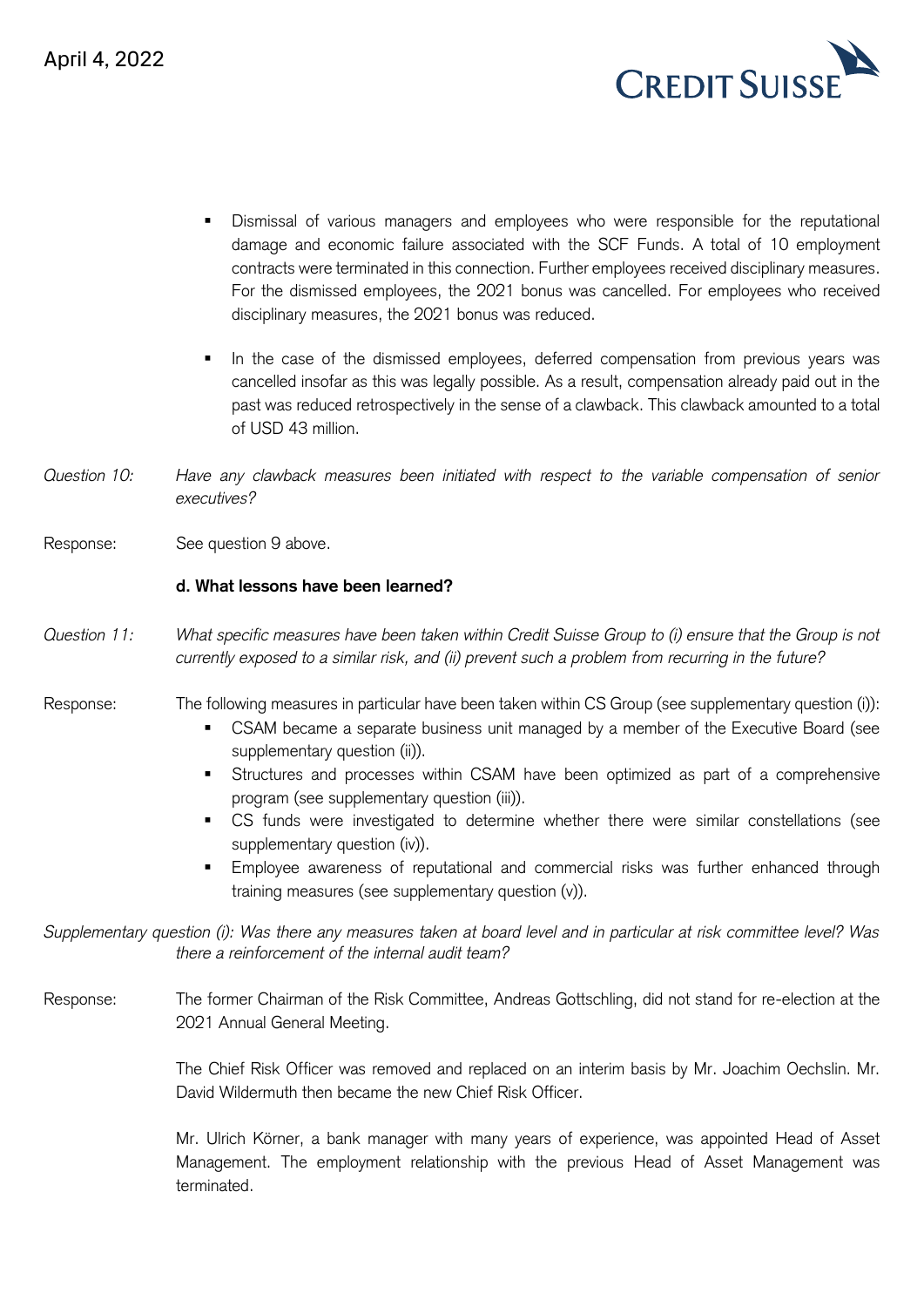

#### *Supplementary question (ii): Please explain how this leads to a reduction of the risks.*

Response: The transition to a separate business unit led by a member of the Executive Board results in direct linkage of Asset Management to the Executive Board and increased transparency vis-à-vis the Executive Board. The fact that CSAM is now led by a member of the Executive Board also indicates a much stronger commitment from senior management and a correspondingly stronger direct oversight of this business unit. The same effect is of course achieved by direct reporting to the Executive Board.

*Additional question (iii): Please provide details as regards this "optimization".*

Response: Details include the following:

- Strengthening of management (within the CSAM Management Committee, 8 of 11 positions have been filled with new members)
- **■** Streamlining governance
	- o Reduction of the number of global committees within CSAM from 19 to 6
	- o Process introduced for evaluating the effectiveness of committees within CSAM
	- o New composition of the Board of the Management Company in Luxembourg defined (subject to CSSF approval)
- Strengthening processes:
	- o New product approval process
	- o Introduction of the strict principle of dual control for committees with corresponding responsibility of the persons concerned

*Supplementary question (iv): Please provide the outcome of this investigation.* 

Response: The investigation of the other funds showed that there were no funds that had the same characteristics and issues as the SCF Funds. However, there are various funds that invest in loans or credit risks, as well as funds that have outsourced a significant part of the investment process to third parties. However, none of these funds showed comparable problems during the investigation.

*Additional question (v): Please provide concrete examples.*

- Response: Training focused specifically on e-learning given Covid restrictions. Examples of the corresponding mandatory training are:
	- Compliance
	- Rules of conduct
	- Model risk management/model risk awareness
	- Risk awareness/risk control

As of mid-2022, CSAM will implement the "Everybody is a Risk Manager" training campaign.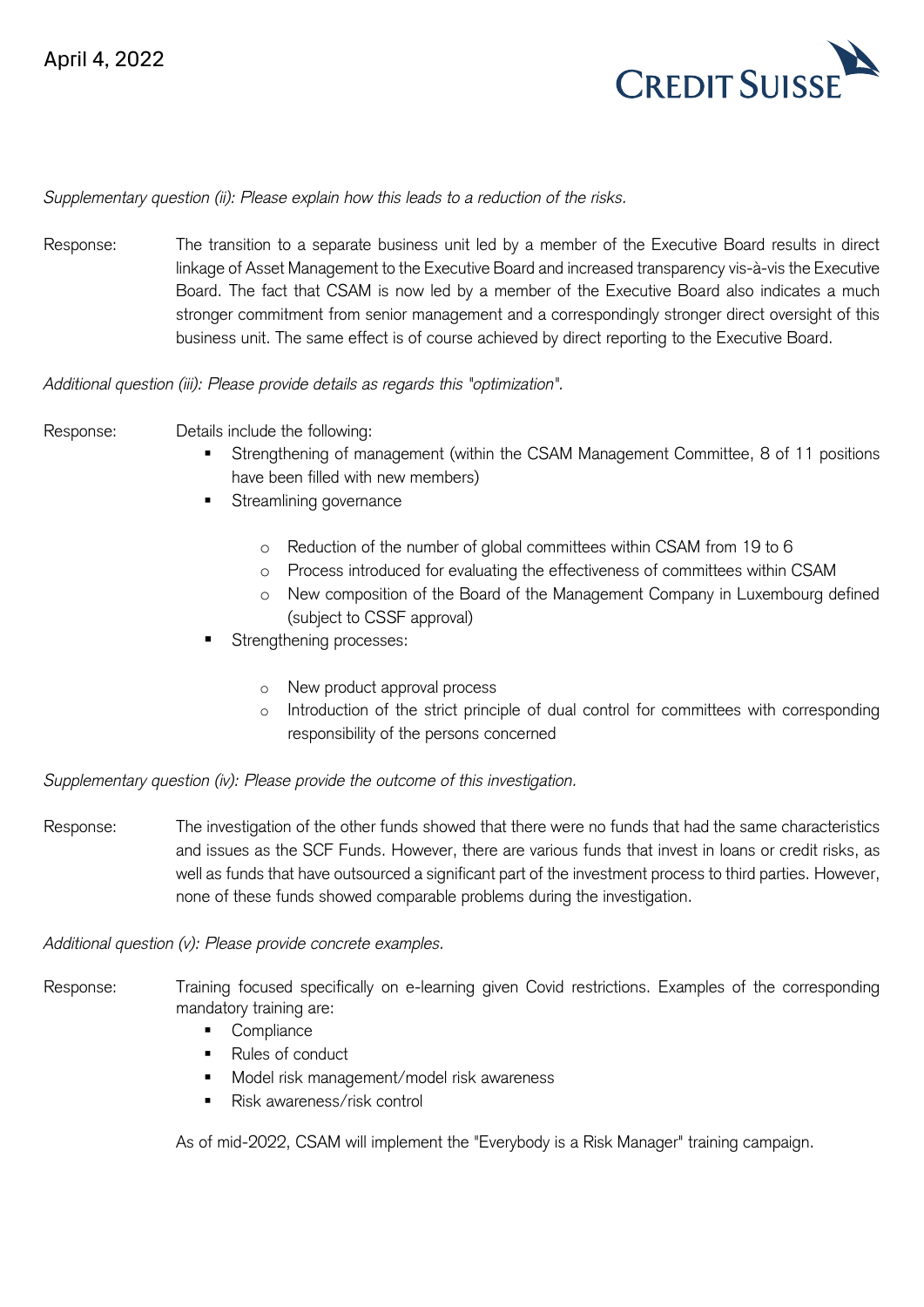

- *Question 12: At the last Annual General Meeting on April 30, 2021, it was announced in the answers to the questions posed by Ethos (see Minutes / Annex 4) that the conclusions of the investigation report on the Greensill case would be published:* 
	- *For what reasons are these conclusions not being published (see press release of February 10, 2022)?*
	- *Based on your current knowledge, are the answers to the questions posed by Ethos on the occasion of the last General Meeting of April 30, 2021 still valid or do they need to be changed, and if so, regarding which points?*
- Response: The internal investigation report and conclusions have not been published because CS Group must enforce the claims of the SFC Funds against the debtors of the securitized receivables and the credit insurers. In view of these activities and future legal proceedings, the investigation report and its conclusions will not be published.

CSAM must further enforce claims against insurance companies and debtors of the SCF Funds. This will lead to proceedings during which investigation reports should not be made public.

## **A.2 Responses to the questions to the auditors**

- *Question 13: At what point was the exposure to the Greensill Group mentioned in the audit report ("Long Form Report")?*
- Response: See combined answer below.
- *Question 14: What audit recommendations were made in this context and have they been implemented?*
- Response: Following the completion of its first year as auditor of Credit Suisse Group AG and Credit Suisse AG for the year ended December 31, 2020, PricewaterhouseCoopers AG ("PwC") issued its comprehensive report on March 18, 2021 in accordance with the Swiss Code of Obligations (see supplementary question (i)). In this report, the SCFF matter was referred to as a significant event after the balance sheet date. The corresponding focus of PwC's audit was the adequacy of management's disclosure of the post-balance sheet date event in the financial statements for the year ended December 31, 2020. It is recalled that PwC's report on the audit of the financial statements concerns the consolidated financial statements of Credit Suisse Group AG and Credit Suisse AG as a whole and does not address individual transactions, accounts or disclosures.

*Supplementary question (i): Please note that Questions 13-14 also relate to the "long-form report" under Swiss banking regulations, and not only the audit report under the Swiss Code of Obligations.*

Response: We would like to supplement the response to questions 13-14 as follows: In addition, PwC submitted the results of its 2020 Supervisory Review ("Long Form Report") on Credit Suisse Group AG and Credit Suisse AG to FINMA on April 20, 2021. As the investigations commissioned by the Board of Directors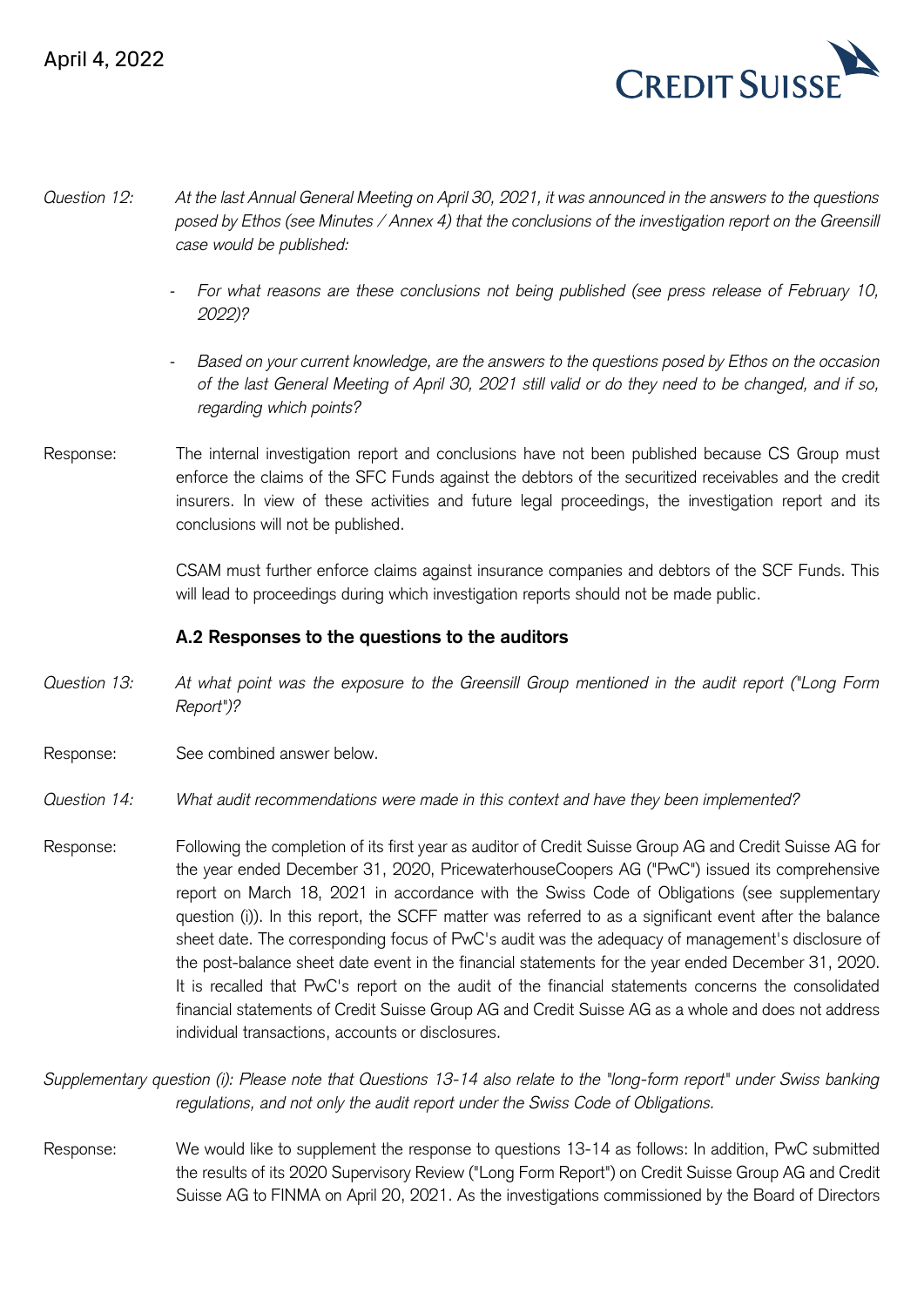

on the two matters Archegos and SCFF were still ongoing and the results were not known at that time, these matters did not explicitly form part of the 2020 Supervisory Review.

#### **B "Swiss Leaks" matter**

#### **B.1 Response to the questions to the Board of Directors**

- *Question 15: What specific actions did Credit Suisse Group take (or intend to take) after being contacted by the media that published "Swiss Leaks" (both in relation to the accounts mentioned in the publication and in relation to the general review of its client acquisition policies)?*
- Response: By the time the first publications appeared in the media, we had carried out a preliminary investigation of 100% of the matters referenced, which linked to 230 names. Allegations raised ranged from the 1940s and approx 90% of the matters / names are at least in part already known to Credit Suisse and have been subject to various internal reviews and assessments over the many years involved. Approx 90% of the involved approx 1,400 accounts, which represents a fraction of the overall number of accounts and names since claimed by the journalists (see supplementary question (i)), were already closed or in the process of closure at the time of receipt of the inquiries from the journalists with closures covering a period of more than 38 years. Approx 100 new names have since been identified based on information released by the journalists via various media outlets including OCCRP and we continue to analyze and assess this information (see supplementary question (ii)), but at this stage our findings remain unchanged as set out below.

We are comfortable that based on the results of our preliminary investigation to date there are no new concerns which have been identified and actions taken were in line with applicable processes and requirements at the relevant time and in accordance with our legal and regulatory obligations.

As we investigate each particular case we also take note of any potential lessons learned that may support the many other enhancements (see supplementary question (iii)) we have made over recent years to our overriding control framework, which applies globally and where minimum standards apply. We may also re-assess based on current standards and our legal and regulatory obligations to ensure we take appropriate actions up until and including filing of Suspicious Activity Reports. We do this reassessment to ensure that we fully investigate all facts and to eliminate any potential gaps alongside applying current standards where warranted.

It is important to note also that a client relationship with any bank may not initially demonstrate concerns but subsequent information may come to light such as negative news, which may lead to further due diligence and overall exit of relationships in accordance with required standards and legal and regulatory obligations. The important factor is whether the involved bank took all appropriate steps in light of such information and in accordance with applicable standards at the relevant time.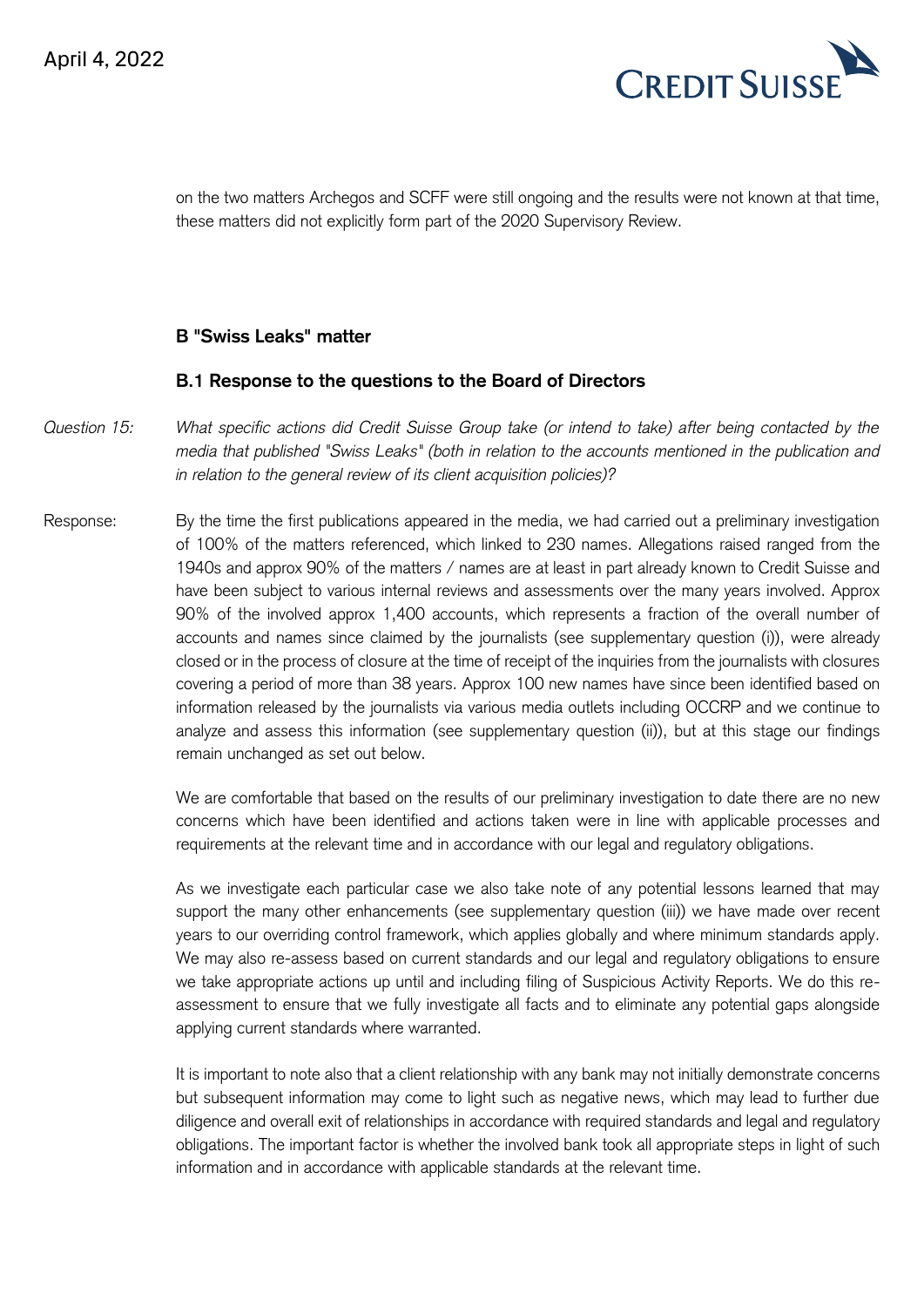

In addition to the investigatory steps outlined above, Credit Suisse promptly launched a forensic investigation with specialist external support to determine whether we have an insider leaking information relevant to the media inquiries and articles.

*Supplementary question (i): Please explain what is meant by "1'400 accounts representing a portion [Bruchteil] of the accounts mentioned by journalists".*

Response: This means that whereas the journalists initially provided names to us which we linked to approx. 1,400 accounts, they mentioned in their reporting that they have access to around 18,000 accounts. That is why we said "representing a portion of the accounts mentioned by journalists" regarding our investigation and they have not to date provided any details of those additional accounts to us. They have though released further names via continuing reporting which we are assessing on an ongoing basis. Our initial findings though remain unchanged. .

*Supplementary question (ii): When will this analysis be completed? Will Credit Suisse disclose the outcome publicly?*

Response: As above, the journalists continue to release additional names and this occurs in many other such matters e.g. Pandora Papers where we and other banks need to assess ongoing any potential exposure and investigate thoroughly alongside ensuring we remediate any potential control related matters. Publications beyond the statement published on February 20, 2022 will be considered to the extent permitted by law, should the continuing analysis yield substantial new findings.

*Supplementary question (iii): Please explain these "improvements"?* 

Response: We continue to invest in our Risk and Compliance organisations alongside strengthening of our controls and culture, which remains a key priority building on our new purpose and cultural values, as referenced within our 2021 Annual Report for example on pages 7, 248-249, 256 and 265 amongst others.

#### *Example – 2021 Annual Report, page 248:*

In 2021, the Group had significant events, in particular in relation to the Archegos and SCFF matters, which posed reputational challenges and generated negative financial impacts, and led to a review of risk governance and culture. For 2022, the culture needs to improve to a level where people feel freer to speak up and where there is a greater systematic risk awareness. The following has been rolled out so far to advance these goals: (i) Hired a new CRO and separated the CRO and CCO functions to promote increased focus at Executive Board level on compliance risk; (ii) Conducted Global Client Reviews and enhanced Group Consolidated Supervision focus; (iii) Implemented measures to strengthen regional accountability and oversight by optimizing the divisional and regional structure (iv) Centered the risk management culture around individual accountability, implemented the 4-eye principle for each committee and major strategic projects; (v) In early 2021 launched the evolved Credit Suisse cultural values, building on our new purpose. Established the new Global Conduct Board (GCB) and the Purpose, Values and Culture Council (PVCC) to govern the culture topic.

*Question 16: What specific measures has Credit Suisse Group taken to ensure that the 10% of accounts that have been mentioned in the media and with respect to which Credit Suisse Group states in its February 20, 2022 media release that they are still "active" are in compliance with the guidelines?*